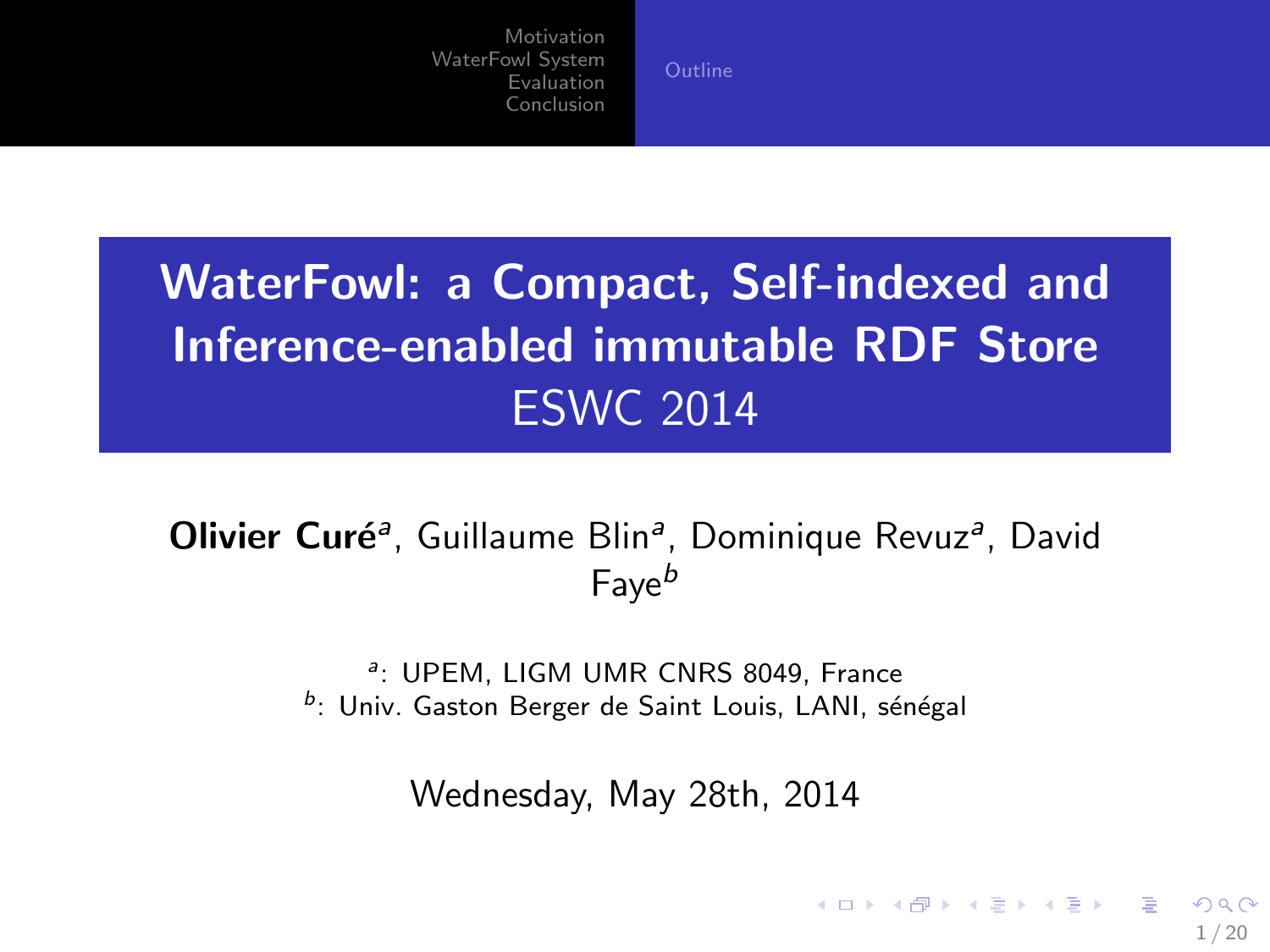**[Outline](#page-1-0)** 

<span id="page-1-0"></span> $2/20$ 

 $2990$ 

イロト イ部 トイ君 トイ君 トッ 君

## Outline

- **Motivation**
- **NaterFowl system** 
	- **Presentation**
	- **Architecture**
	- **Two-layer storage approach**
	- Dictionary encoding
	- **Query processing**
	- **Inference**
- **Evaluation**
- Conclusion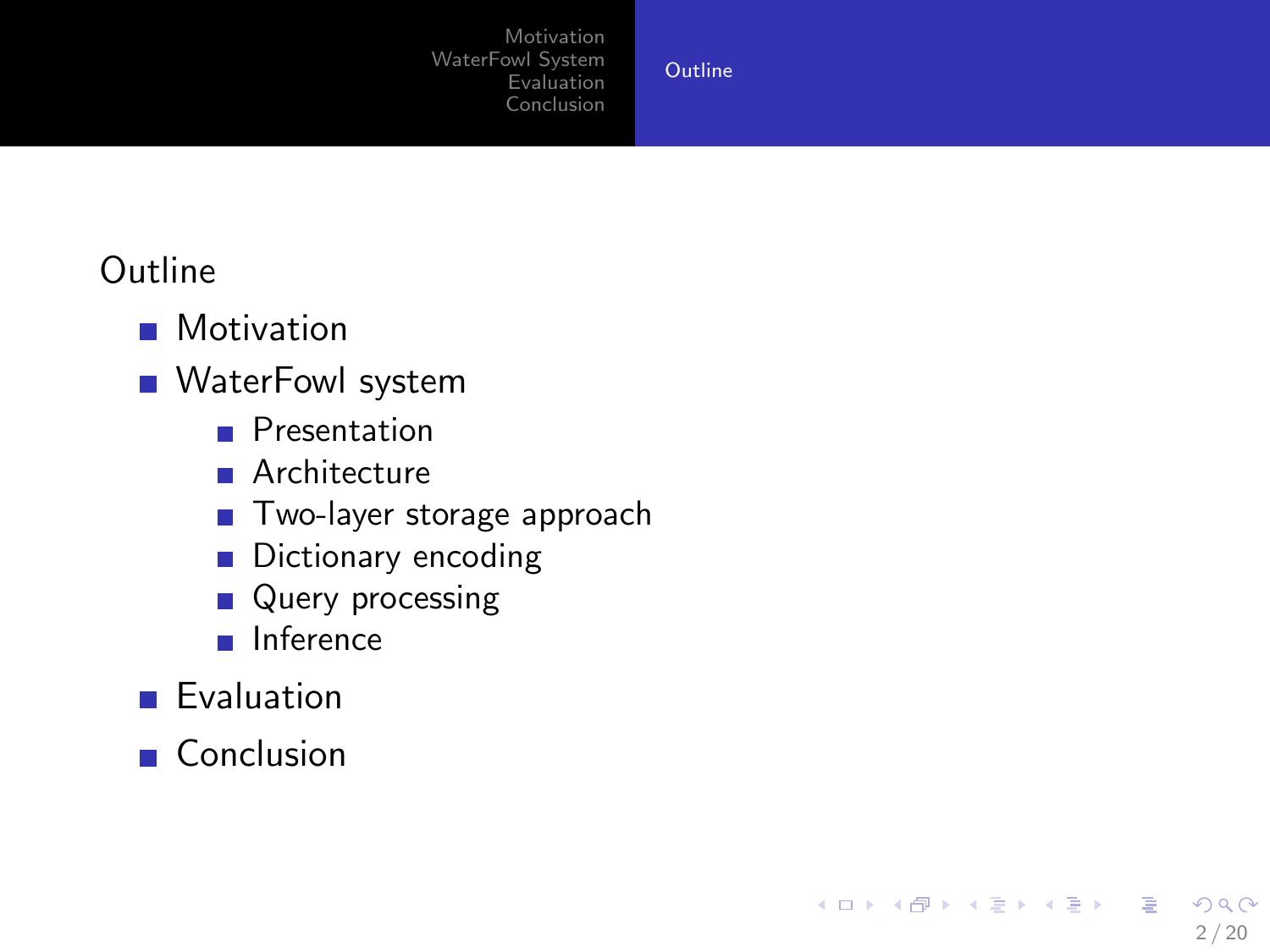# **Motivation**

- $\blacksquare$  Facing increasing volumes of RDF triples
- The management issues (load balancing, SPOF) are usually addressed by distributing the workload (Virtuoso, OWLIM, bigdata, etc.)
- Requires a lot of work on replication.
- Few systems address high level compression, e.g.,  $BitMat<sup>1</sup>$ ,  $TrioleBit<sup>2</sup>$
- There is a need for highly compressed and distributed RDF **Stores**

<sup>&</sup>lt;sup>1</sup>Medha Atre et al (2010). Matrix "Bit" loaded: a scalable lightweight join query processor for RDF data, WWW, pp 41-50

<span id="page-2-0"></span><sup>&</sup>lt;sup>2</sup>Yuan, P.et al (2013). Triplebit: a fast and compact system for large scale rdf data. PVLDB,6(7):517528 K ロ ▶ K @ ▶ K 할 ▶ K 할 ▶ ( 할 ) 900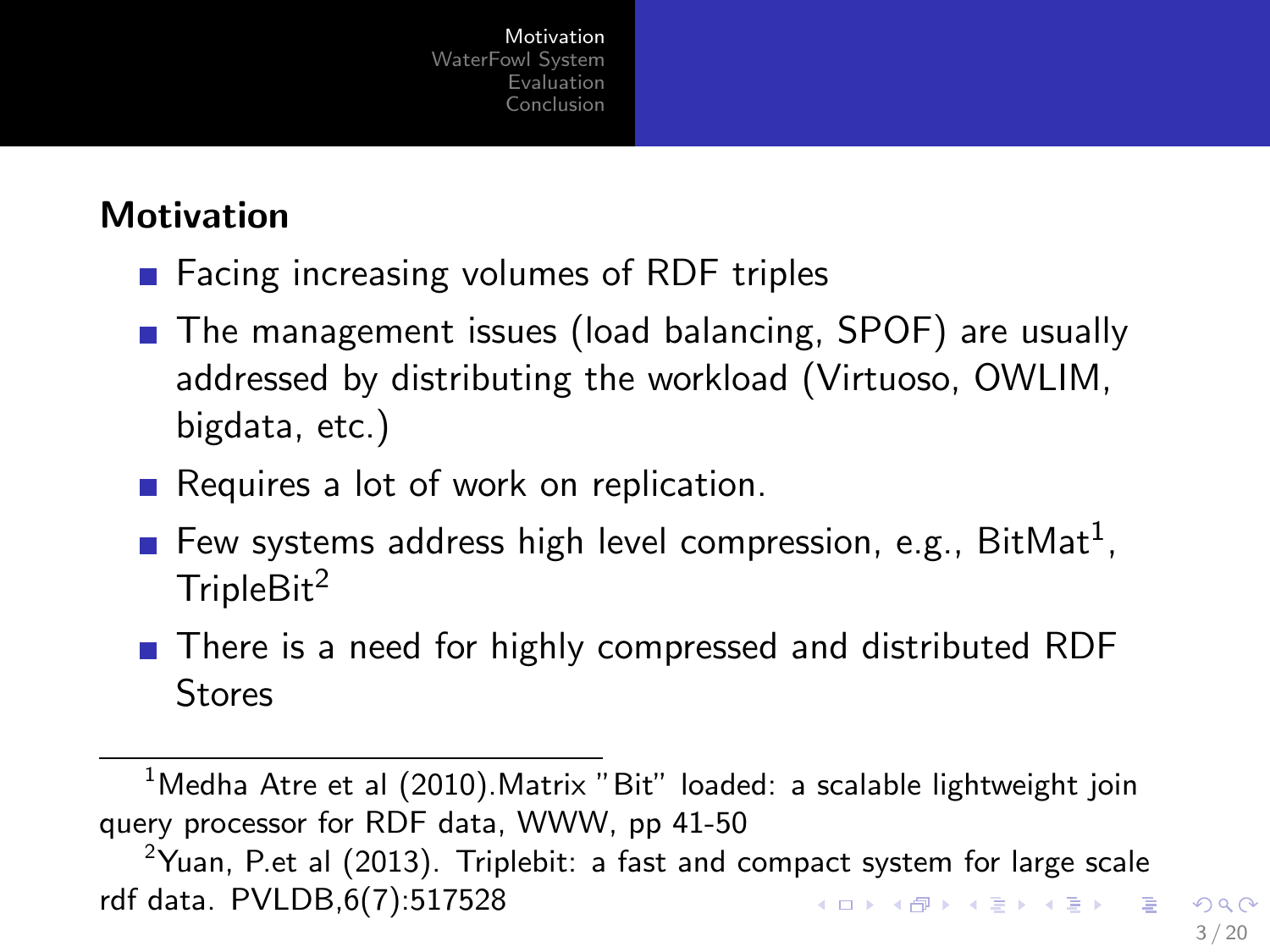#### [Presentation](#page-3-0)

<span id="page-3-0"></span>**[Architecture](#page-4-0)** [Two-layer storage approach](#page-5-0) [Dictionary encoding](#page-11-0) [Query processing](#page-13-0) [Inference](#page-14-0)

- Like  $HDT$  (Head Dictionary Triples)<sup>3</sup>, WaterFowl aims at compressing the data using Succinct Data Structures (SDS), limits I/O by accessing the structures in directly in RAM.
- **Our contributions** 
	- even more compression (using SDS only) and experimenting with different implementations : compact, unique self-indexing
	- propose algorithms for query processing and optimization
	- clever encoding of dictionaries to support RDFS entailment regime

<sup>&</sup>lt;sup>3</sup>Miguel A. Martnez-Prieto, Mario Arias Gallego, Javier D. Fernandez: Exchange and Consumption of Huge RDF Data. ESWG [2](#page-4-0)[01](#page-2-0)[2](#page-3-0)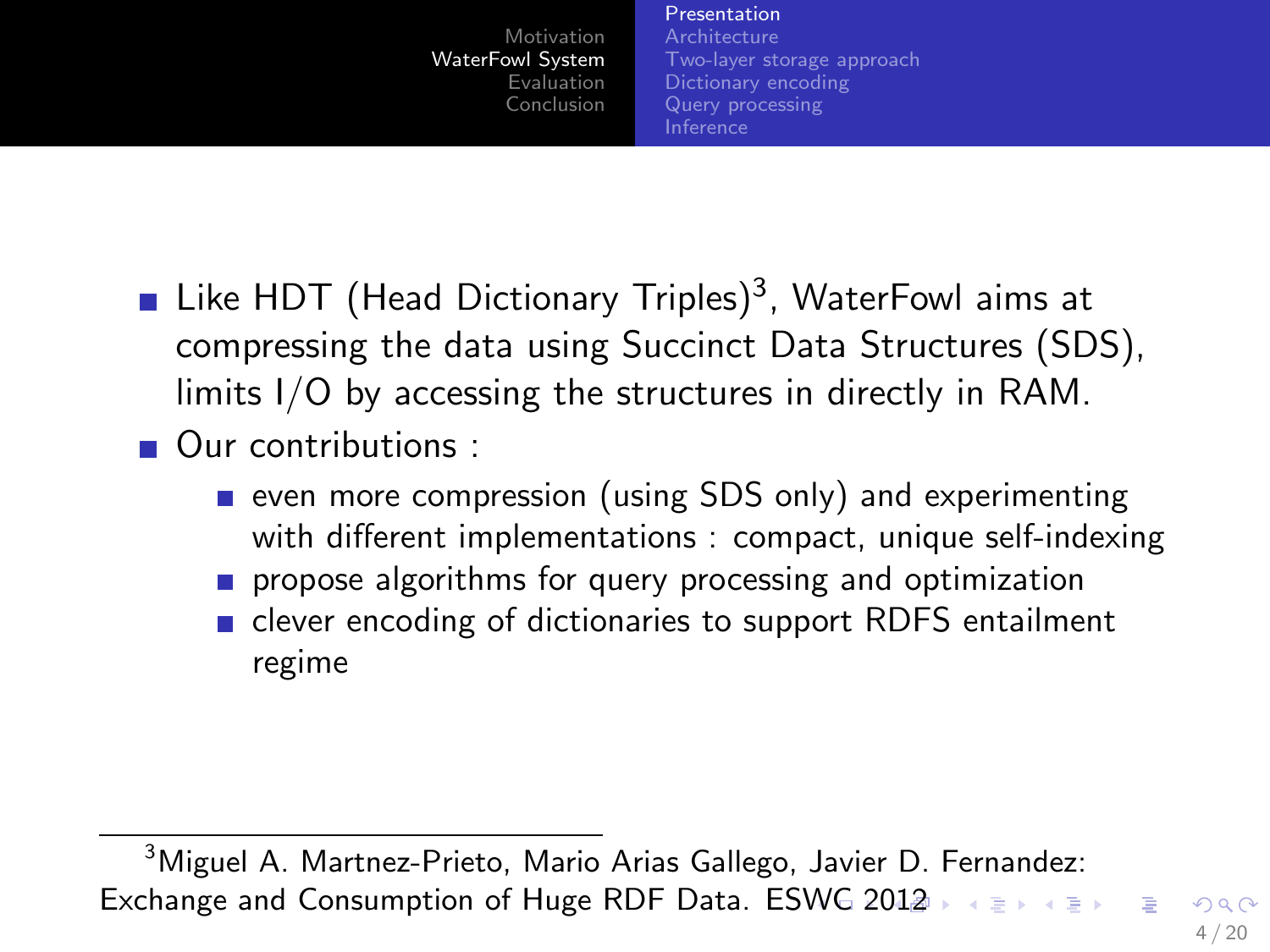

<span id="page-4-0"></span>5 / 20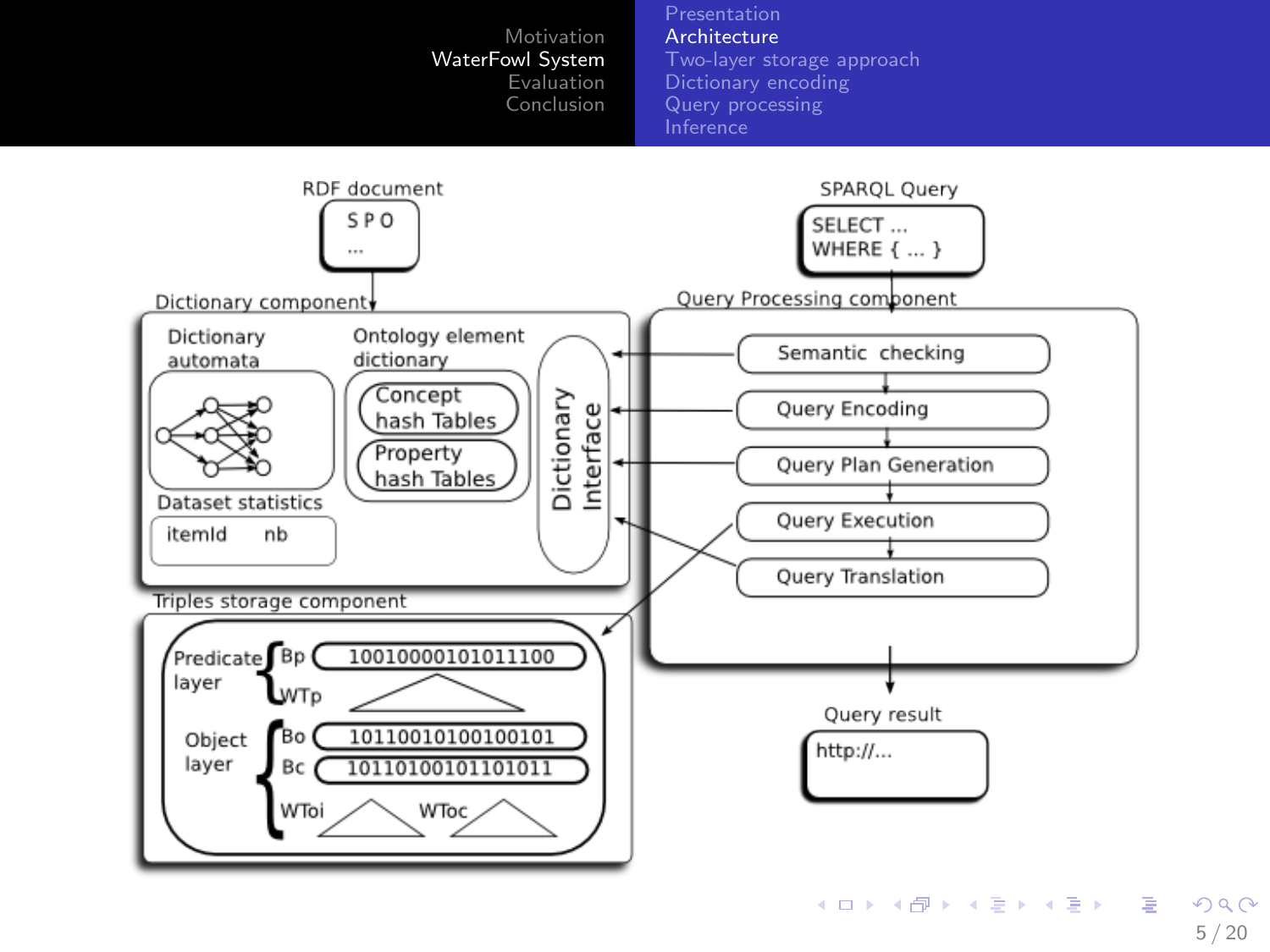<span id="page-5-0"></span>[Presentation](#page-3-0) [Architecture](#page-4-0) [Two-layer storage approach](#page-5-0) [Query processing](#page-13-0) [Inference](#page-14-0)

### Two-layer storage approach

- Uses two forms of SDS: Bitmaps and Wavelet trees
- Wavelet trees are binary balanced trees and enable to encode large alphabet.
- SDS are known for using an amount of space that is close to the information-theoretic lower bound.
- Operations on SDS:
	- $access(i)$ : returns the elements stored at the  $i<sup>th</sup>$  position.
	- **rank**<sub>a</sub>(i) : returns the number of occurences of a in the binary substring ranging from position 0 to i.
	- select<sub>a</sub>(i): returns the position of the *i<sup>th</sup>* occurence of a.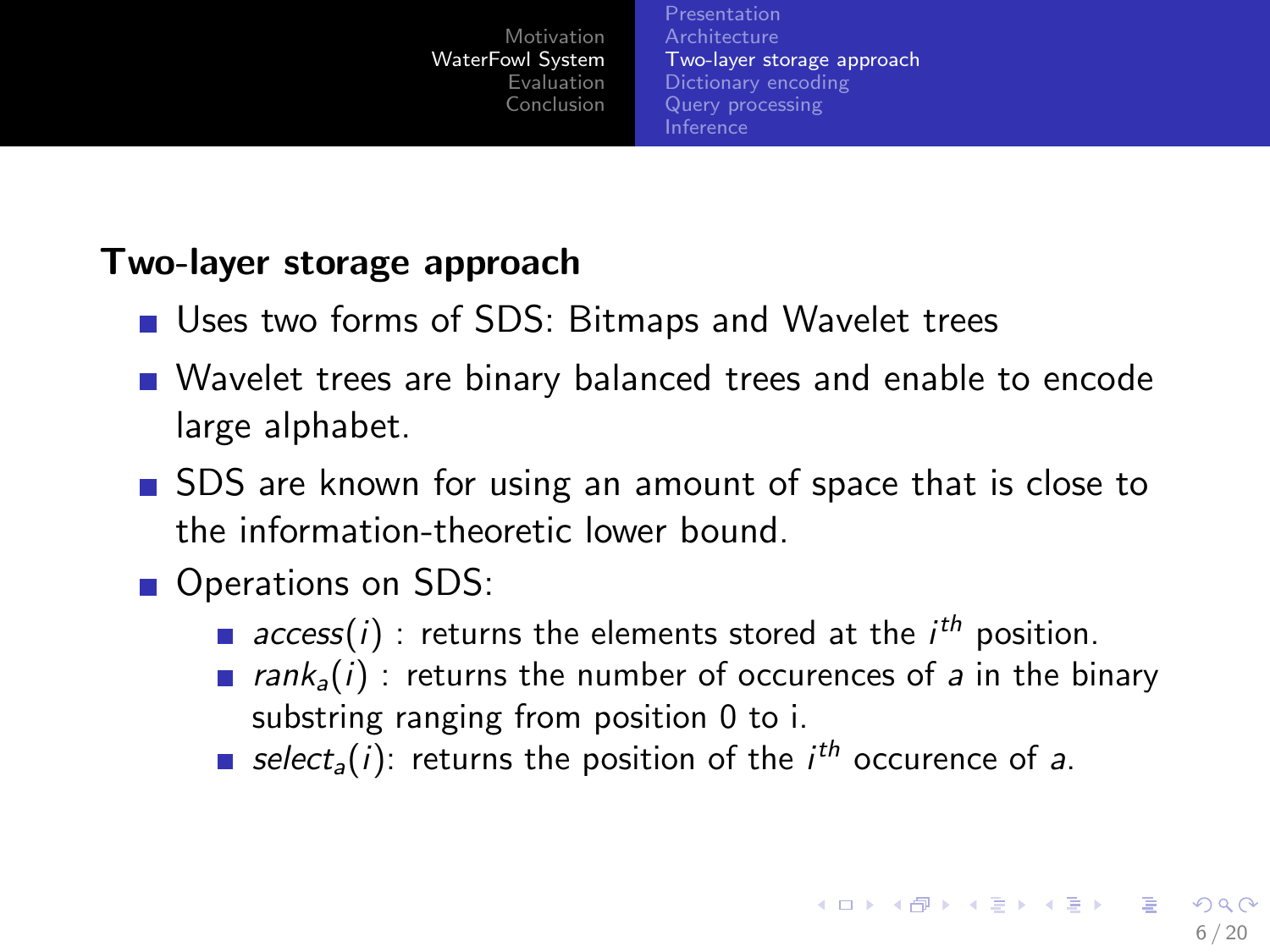[Presentation](#page-3-0) [Two-layer storage approach](#page-5-0) [Dictionary encoding](#page-11-0) [Query processing](#page-13-0) **[Inference](#page-14-0)** 



イロメ イ団メ イミメ イモメー  $299$ **E** 7 / 20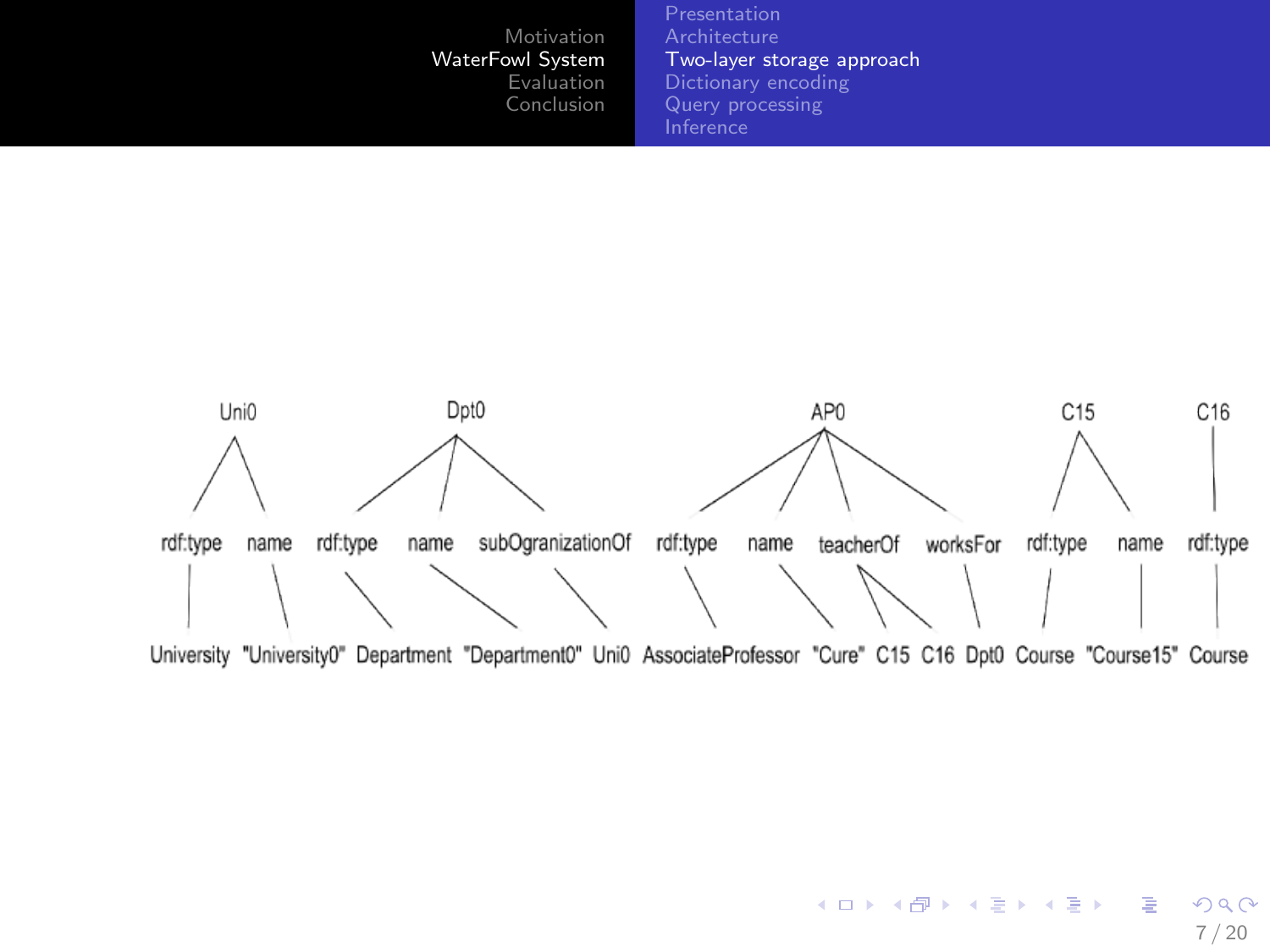[Presentation](#page-3-0) [Architecture](#page-4-0) [Two-layer storage approach](#page-5-0) [Dictionary encoding](#page-11-0) [Query processing](#page-13-0) [Inference](#page-14-0)



8 / 20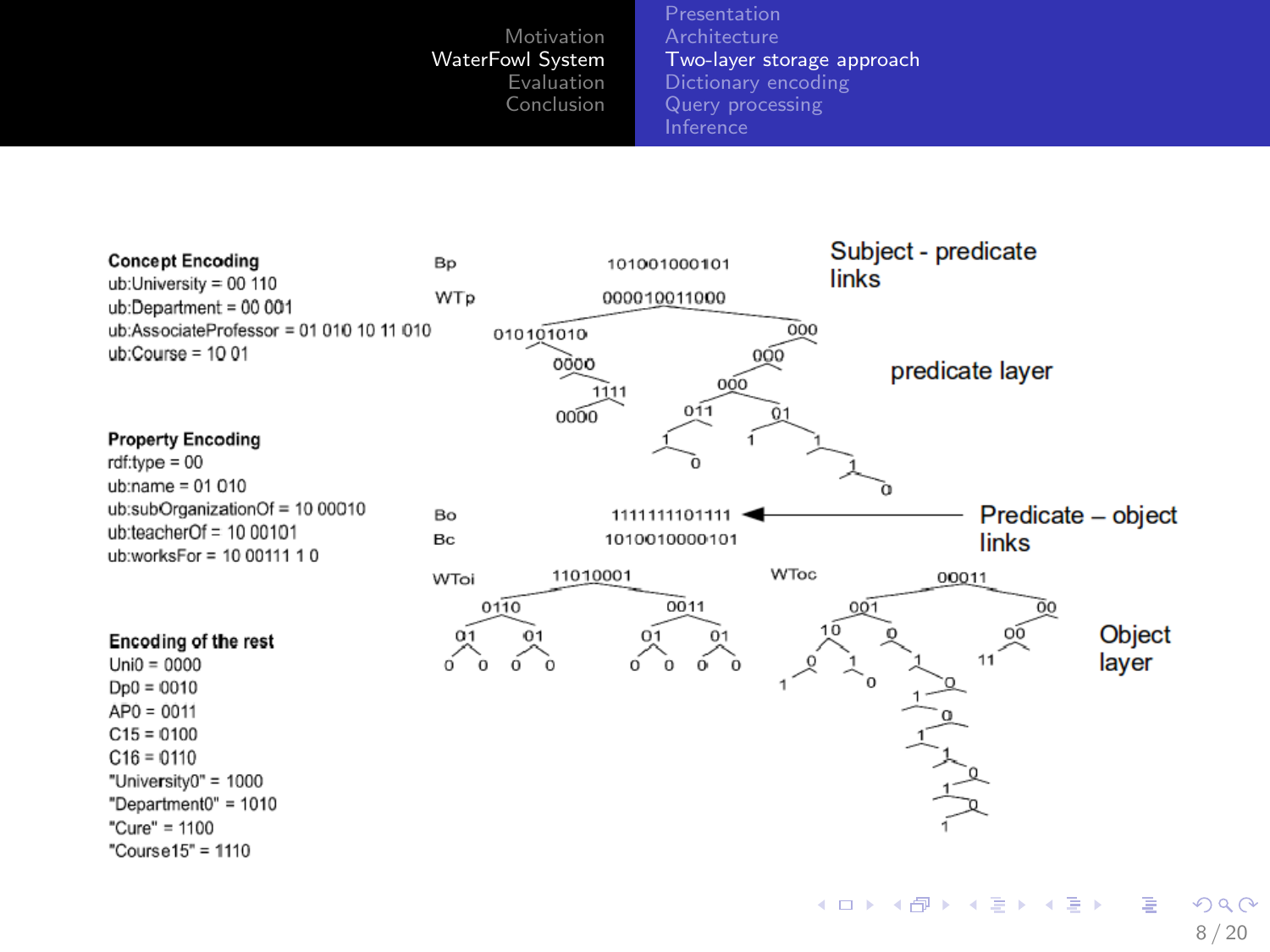[Presentation](#page-3-0) [Architecture](#page-4-0) [Two-layer storage approach](#page-5-0) [Dictionary encoding](#page-11-0) [Query processing](#page-13-0) [Inference](#page-14-0)



University "University0" Department "Department0" Uni0 AssociateProfessor "Cure" C15 C16 Dpt0 Course "Course15" Course

メロメ メ部 メメ きょうくきょう **E**  $2990$ 9 / 20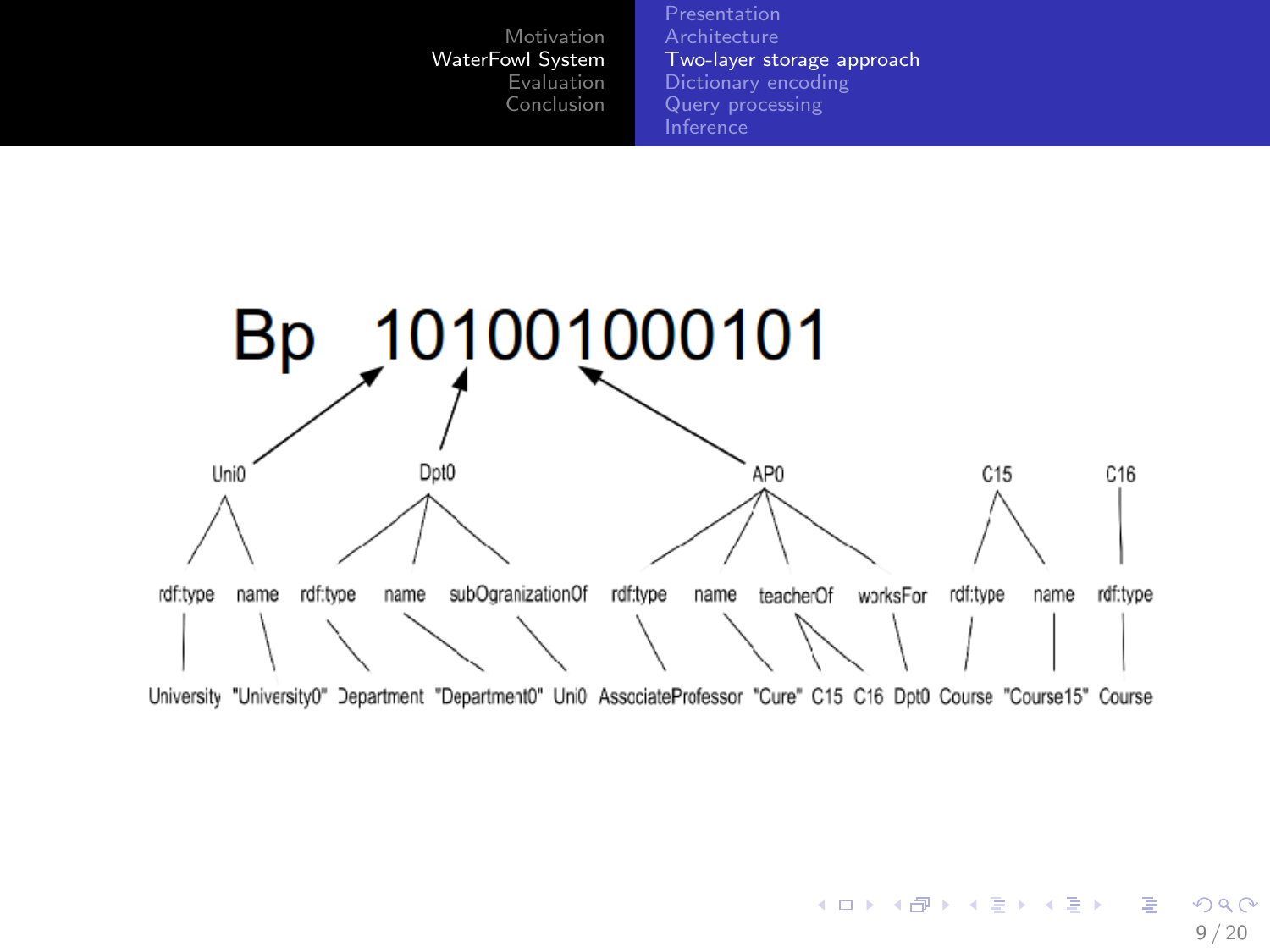[Presentation](#page-3-0) [Architecture](#page-4-0) [Two-layer storage approach](#page-5-0) [Dictionary encoding](#page-11-0) [Query processing](#page-13-0) [Inference](#page-14-0)

#### rdf:type:  $00...$ ub:name: 01010. ub.subOrganizationOf: 1000010..

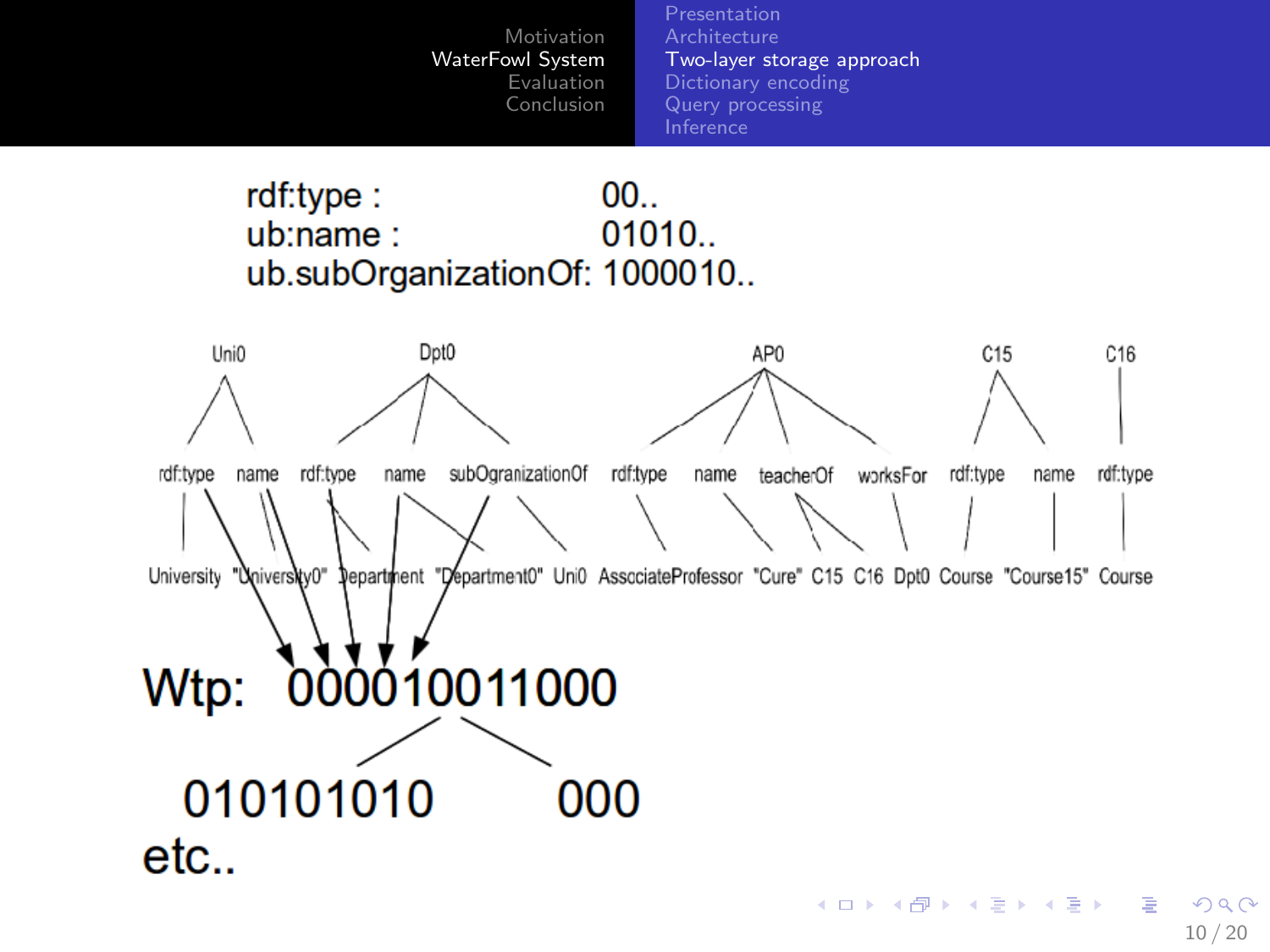[Presentation](#page-3-0) [Architecture](#page-4-0) [Two-layer storage approach](#page-5-0) [Dictionary encoding](#page-11-0) [Query processing](#page-13-0) [Inference](#page-14-0)



11 / 20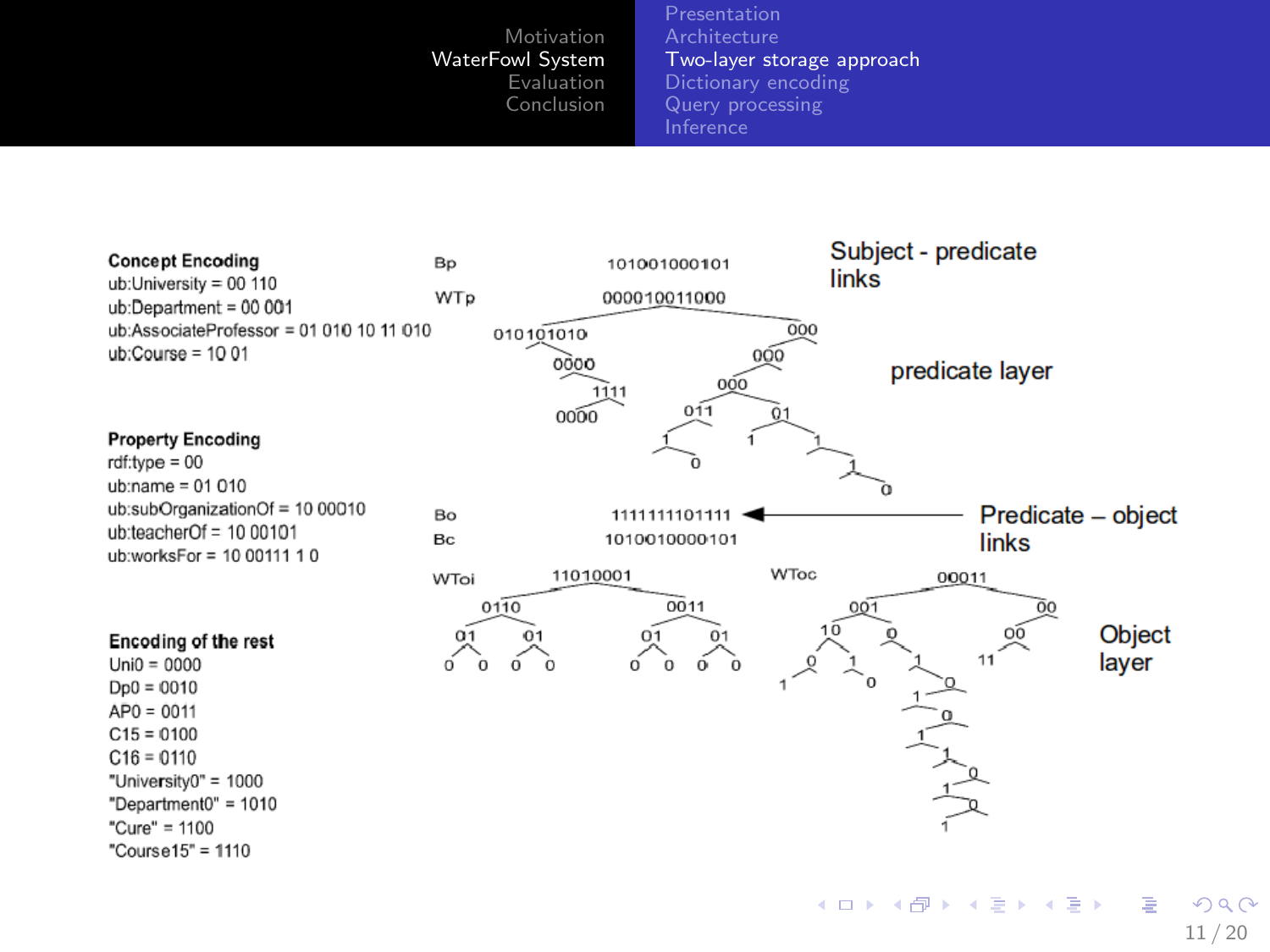[Presentation](#page-3-0) [Architecture](#page-4-0) [Two-layer storage approach](#page-5-0) [Dictionary encoding](#page-11-0) [Query processing](#page-13-0) [Inference](#page-14-0)

# Dictionary encoding

- **Distinction between ABox and TBox**
- Automata-based data structure for the ABox
- **Hash table-based for the TBox** 
	- two structures: one for the concept another one for the properties
	- $\blacksquare$  key of the hash tables are binary strings representing the subsumption relationships
- <span id="page-11-0"></span>Hence, all entries entries of a hierarchy have the same prefix.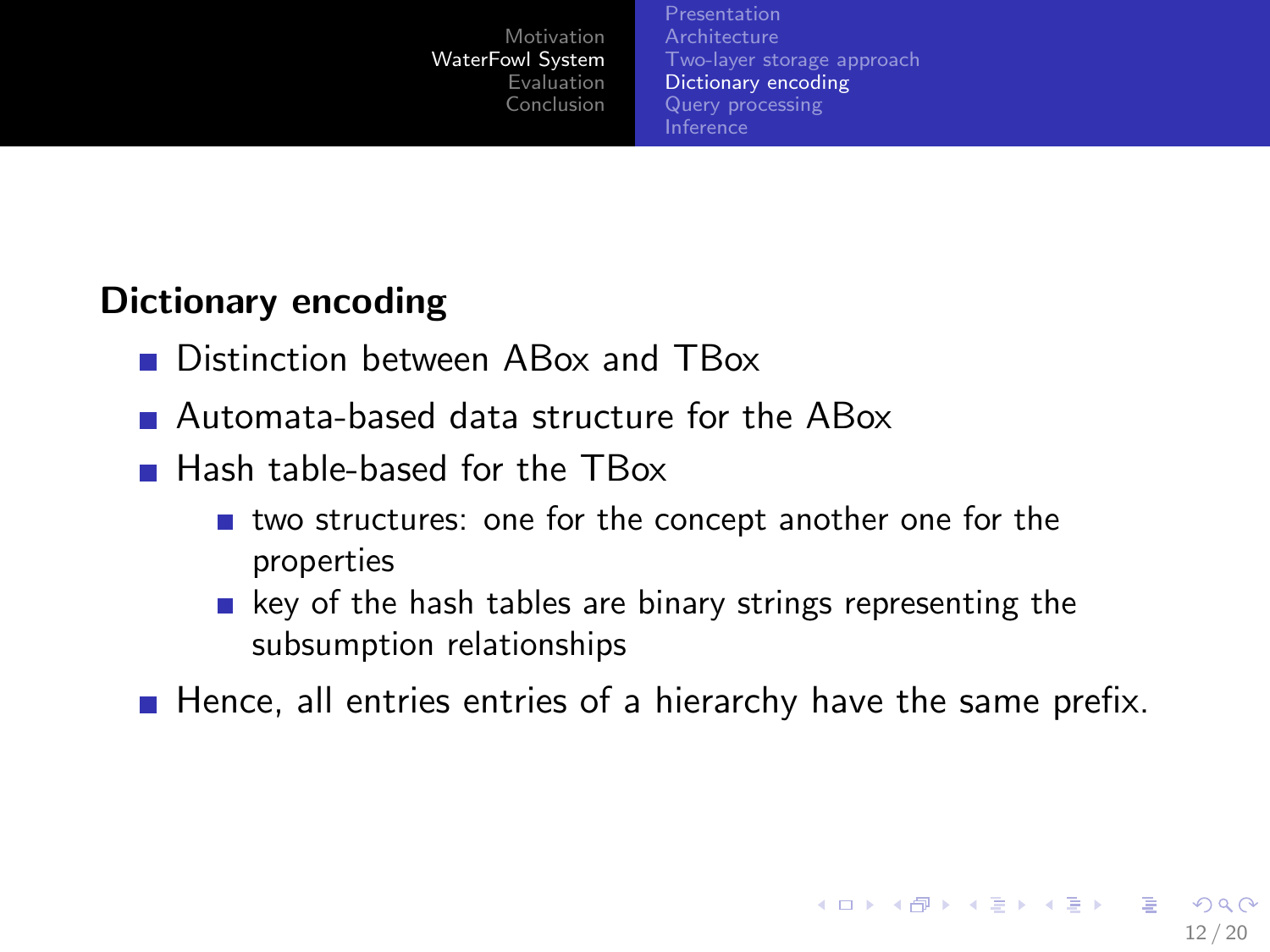[Presentation](#page-3-0) [Two-layer storage approach](#page-5-0) [Dictionary encoding](#page-11-0) [Query processing](#page-13-0) [Inference](#page-14-0)

#### (a) Concept hierarchy encoding

00 Organization 000 self 001 Department 010 Institue 011 Program 100 ResearchGroup 101 University 01 Person  $000$  self 001 Director 010 Employee 00 self 01 AdministrativeStaff 00 self 01 ClericalStaff 10 SystemsStaff 10 Faculty  $00$  self 01 Lecturer 10 PostDoc 11 Professor  $000$  self 001 AssistantProfessor 010 AssociateProfessor 011 Chair 100 Dean 101 FullProfessor 110 VisitingProfessor 10 Work 00 self 01 Course

#### (b) Property hierarchy encoding

00 rdf:type 01 datatype property  $000$  age 001 emailAdress 010 name 011 officeNumber 100 researchInterest 101 telephone 110 title 10 Object Property 00000 advisor 00001 affiliateOf 00010 subOrganizationOf 00011 degreeFrom 00 self 01 doctoralDegreeFrom 10 mastersDegreeFrom 11 undergraduateDegreeFrom 00100 hasAlumnus 00101 teacherOf 00110 member 00111 memberOf  $0$  self 1 worksFor  $0$  self 1 headOf

> $\leftarrow \equiv +$  $\equiv$   $\Omega$ 13 / 20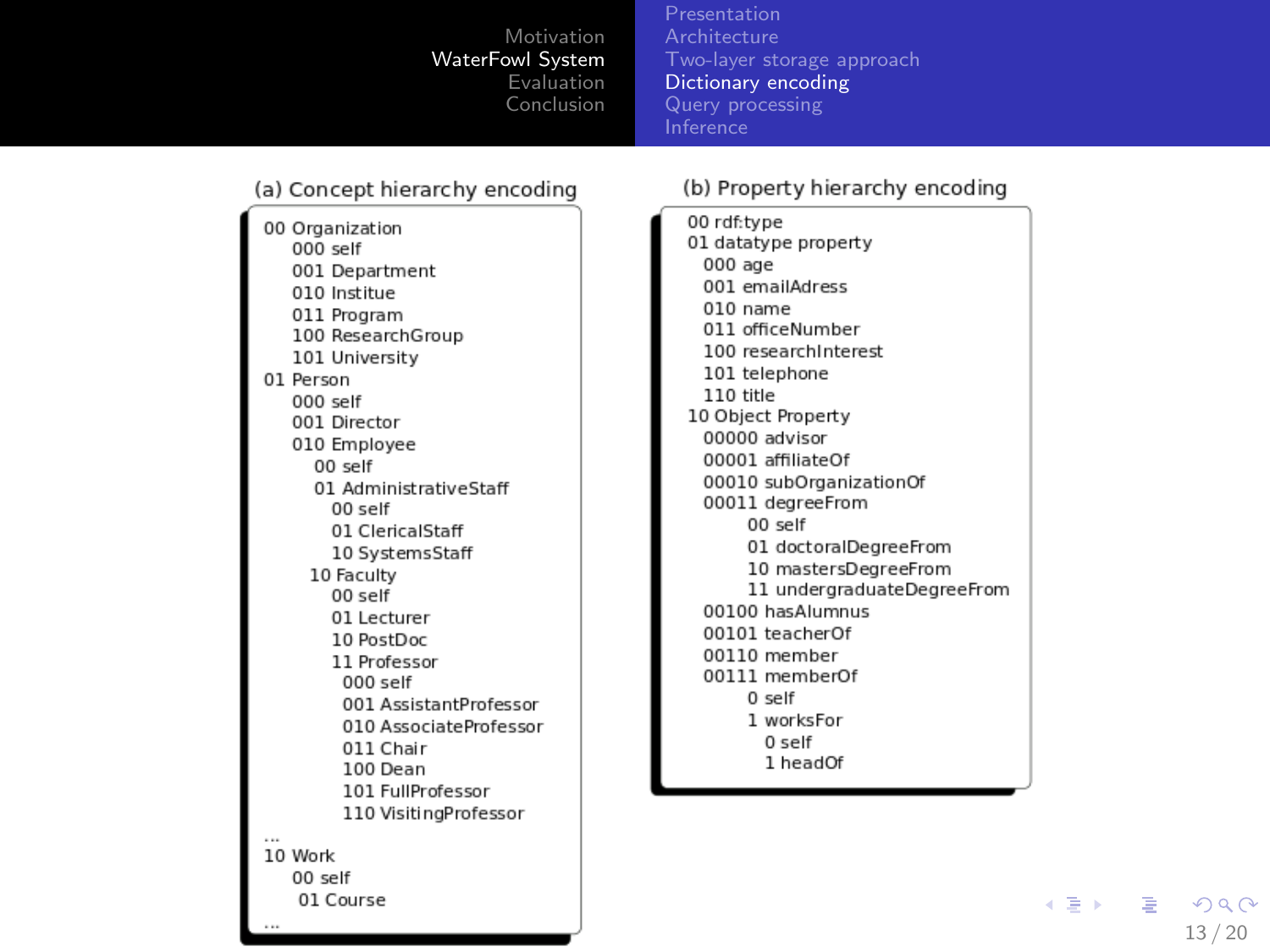[Presentation](#page-3-0) [Architecture](#page-4-0) [Two-layer storage approach](#page-5-0) [Query processing](#page-13-0) [Inference](#page-14-0)

<span id="page-13-0"></span>14 / 20

**KORK EX KEY A BY A GAR** 

- SPARQL queries can be translated with a set of rank, select and access operations.
- We have designed a query optimization approach based on the:
	- $\blacksquare$  identification of the cost of Basic Graph Pattern (BGP) in terms of access, rank and select
	- storing basic statistics about triple element distribution
	- design of heuristics based on these costs and statistics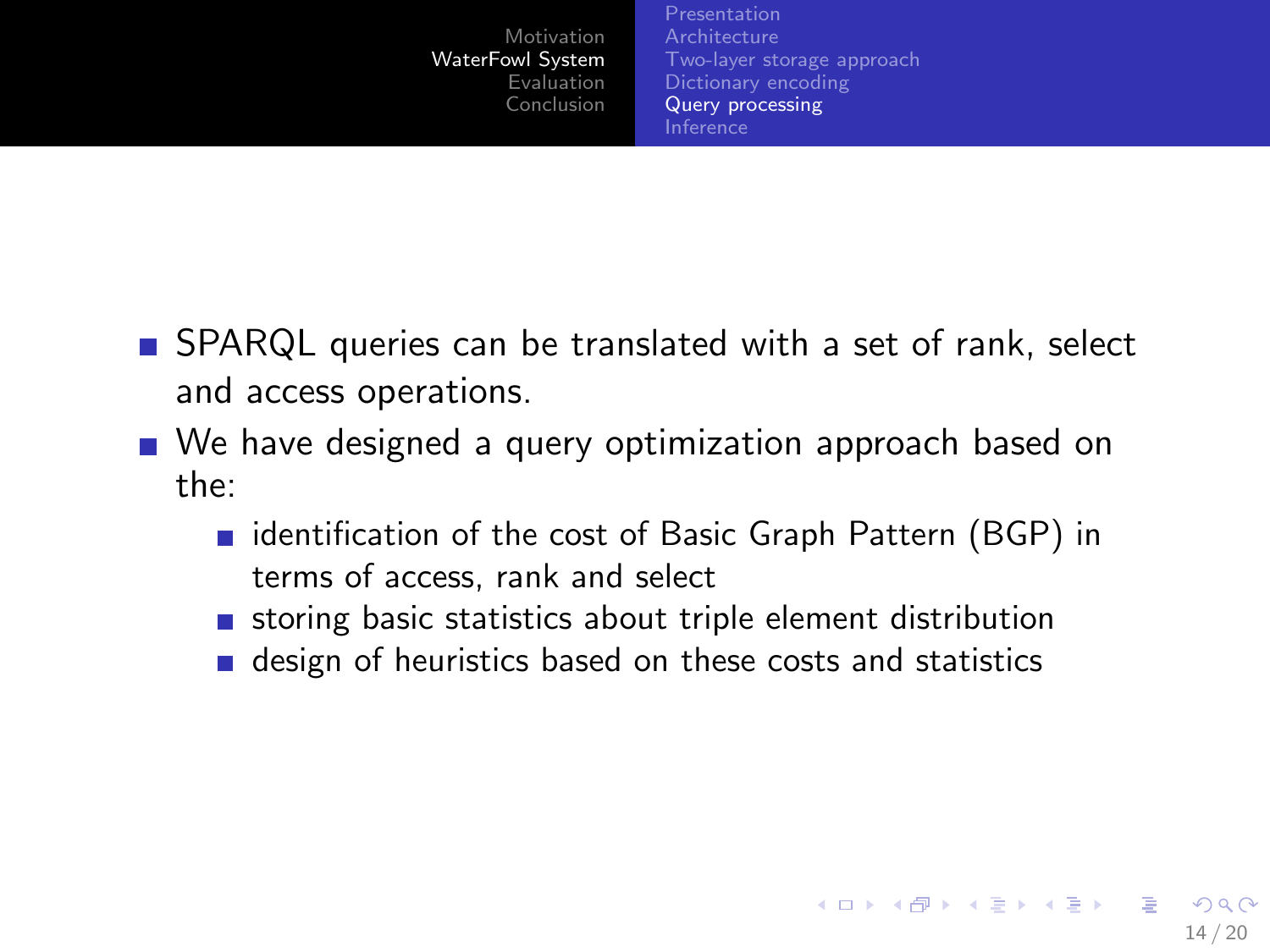<span id="page-14-0"></span>[Presentation](#page-3-0) **[Architecture](#page-4-0)** [Two-layer storage approach](#page-5-0) [Dictionary encoding](#page-11-0) [Query processing](#page-13-0) [Inference](#page-14-0)

- subClassOf and subPropertyOf inferences are performed by using prefix versions of rank and select operations.
- We support multiple inheritance using a mapping table storing the different identifiers of a concept.
- For the domain and range inferences:
	- adopt a materialization approach (types of objects and subjects)
	- $\blacksquare$  reduce of size of the materialization but storing the most general concept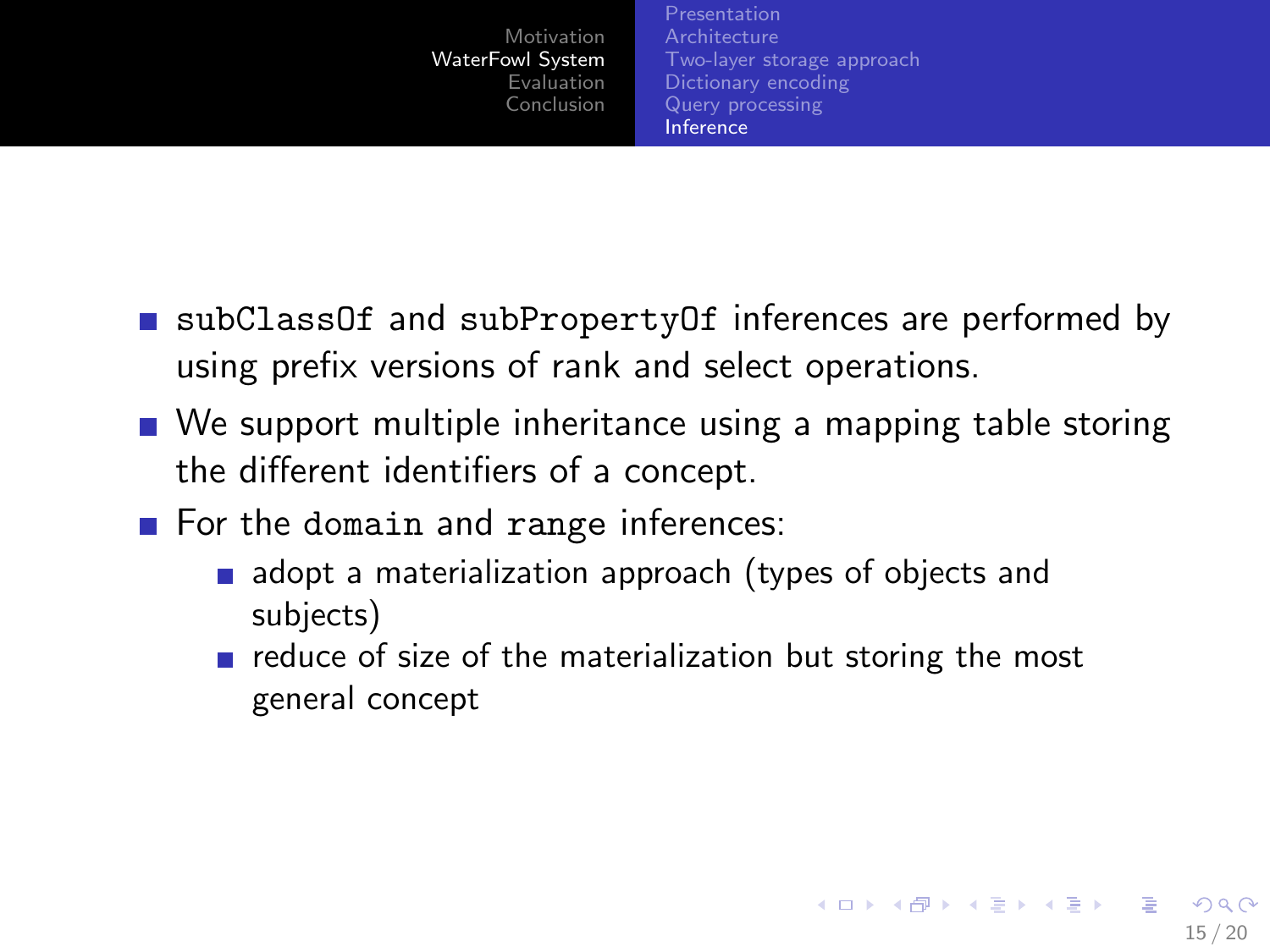<span id="page-15-0"></span>[Memory footprint](#page-15-0) [Query answering - no inferences](#page-16-0) [Query answering - inferences](#page-17-0)

Table 1. Size of database serialization (MB) and Time to prepare datasets

|                  | Size in MB |                                 |         | Time in sec |                       |      |
|------------------|------------|---------------------------------|---------|-------------|-----------------------|------|
|                  | univ100    | univ1000                        | Yago    |             | univ100 univ1000 Yago |      |
| $RDF-3X$         |            | 831,717   7,795,458   2,189,735 |         | 240         | 3050                  | 1090 |
| BigOWLIM         |            | 2,411,260 22,600,088 6,348,338  |         | 838         | 10640                 | 3708 |
| Jena TDB         |            | 1,492,057 13,984,467 3,928,271  |         | 1285        | 16332                 | 5837 |
| WaterFowl Mode 1 | 91,539     | 922.106                         | 271,616 | 168         | 2134                  | 768  |
| WaterFowl Mode 2 | 71,064     | 720,396                         | 210,556 | 119         | 1515                  | 545  |
| WaterFowl Mode 3 | 77,351     | 798,829                         | 203,728 | 107         | 1488                  | 513  |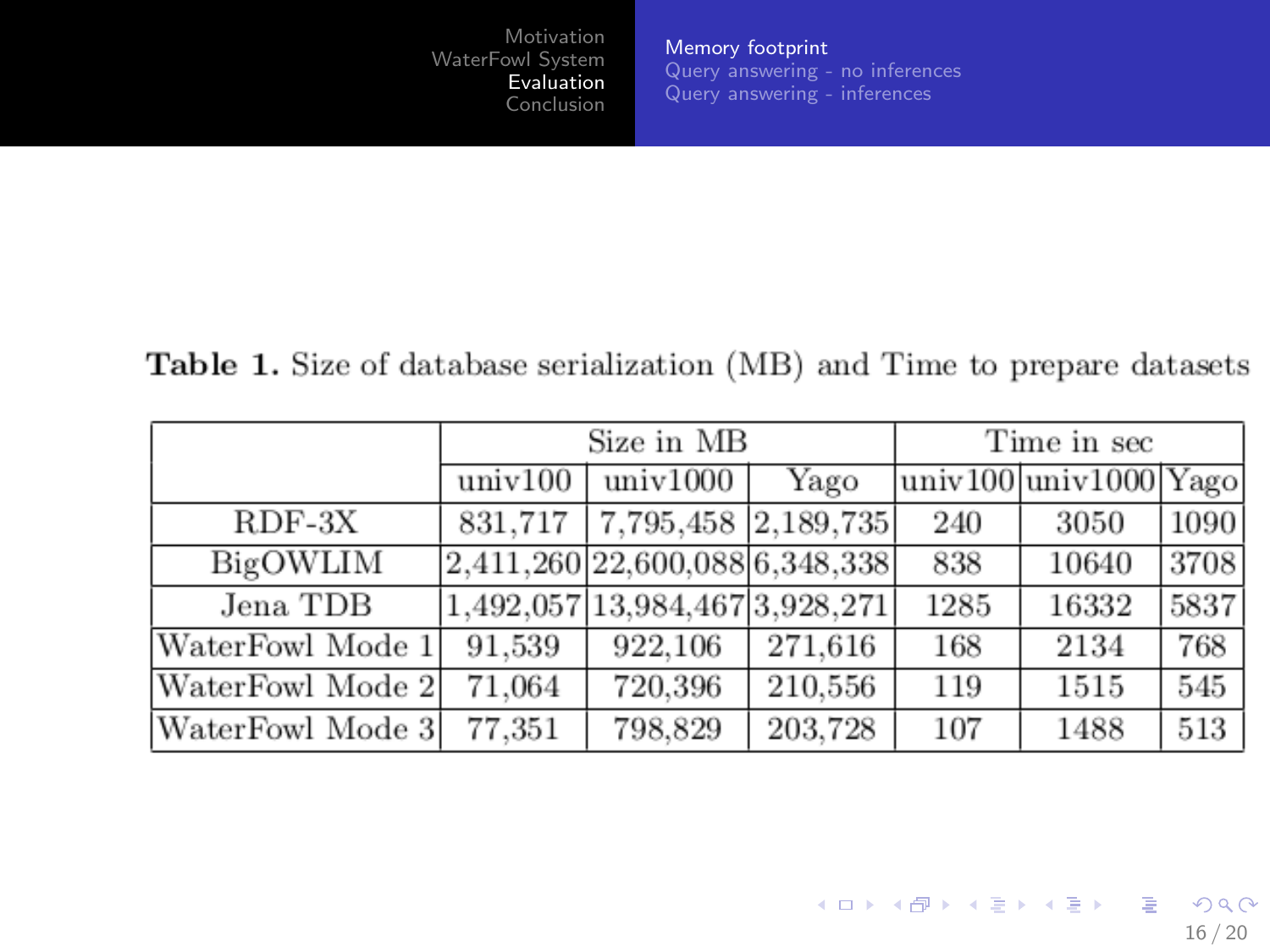<span id="page-16-0"></span>[Query answering - no inferences](#page-16-0) [Query answering - inferences](#page-17-0)

### Table 2. Query answering times (sec) on univ1000

|                  |      |       | LUBM QR#1 LUBM QR#2 LUBM QR#14 |
|------------------|------|-------|--------------------------------|
| $RDF-3X$         | 1.65 | 14.88 | 1640                           |
| BigOWLIM         | 138  | 5.7   | 3320                           |
| Jena TDB         | 3.52 | 2.18  | 2998                           |
| WaterFowl Mode 2 | 1.80 | 10.18 | 1710                           |
| WaterFowl Mode 3 | 1.75 | 10.13 | 1680                           |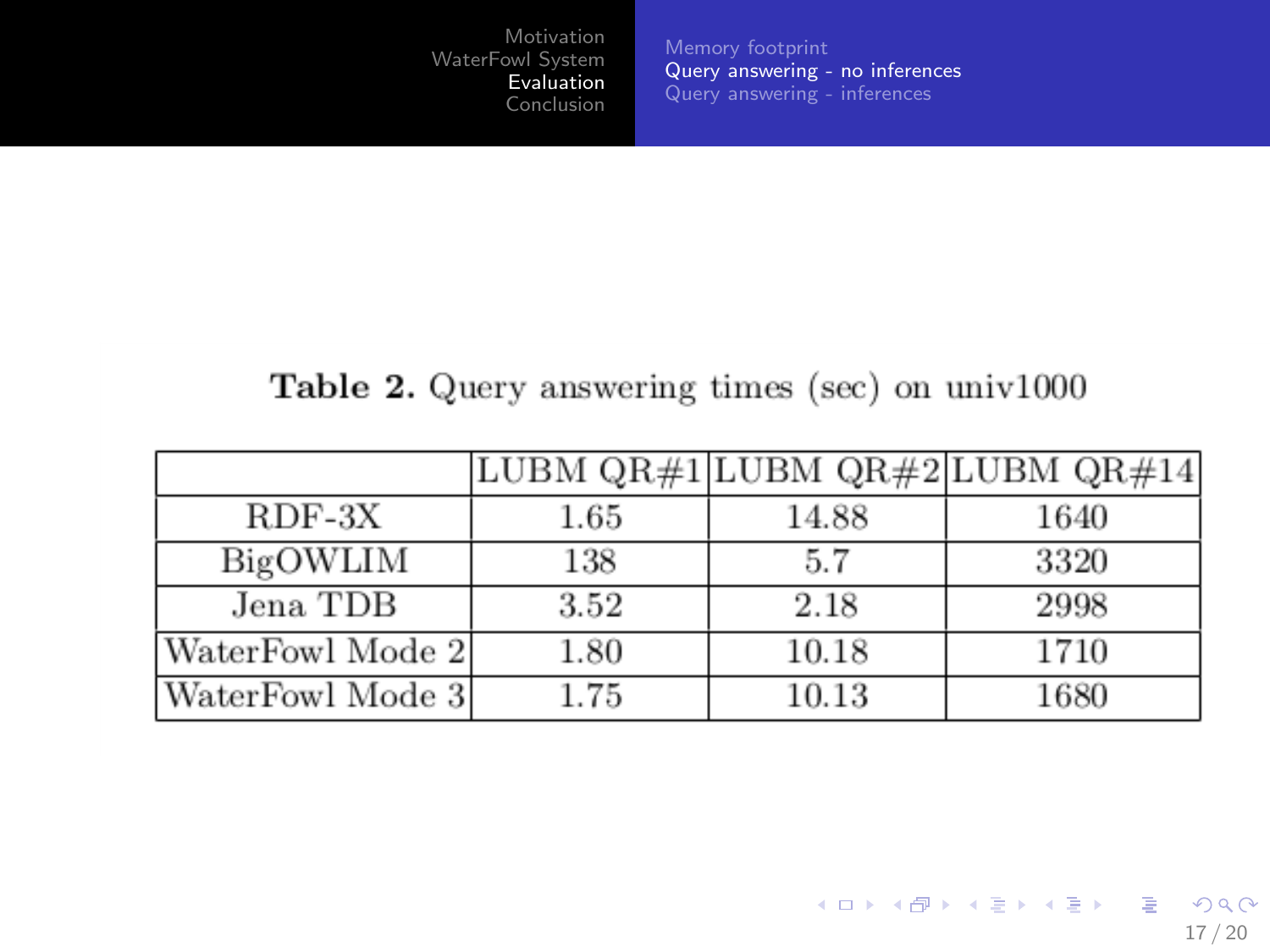[Query answering - no inferences](#page-16-0) [Query answering - inferences](#page-17-0)

<span id="page-17-0"></span>18 / 20

K ロ ▶ K @ ▶ K 할 ▶ K 할 ▶ → 할 → 9 Q @

### Table 3. Inference-based query answering times (sec) on univ100

|                  |      |       |      |      | QR#4 QR#5 QR#6 QR#7 QR#10 |
|------------------|------|-------|------|------|---------------------------|
| $RDF-3X$         | 4.2  | 2.5   | 15.3 | 1.4  | $_{1.6}$                  |
| OWLIM-SE         | 705  | 16771 | 72   | 1708 | 3.65                      |
| Jena TDB         | 4.85 | 6.3   | 30.7 | 207  | $1.55\,$                  |
| WaterFowl Mode 2 | 3.66 | 2.3   | 13.4 | 1.2  |                           |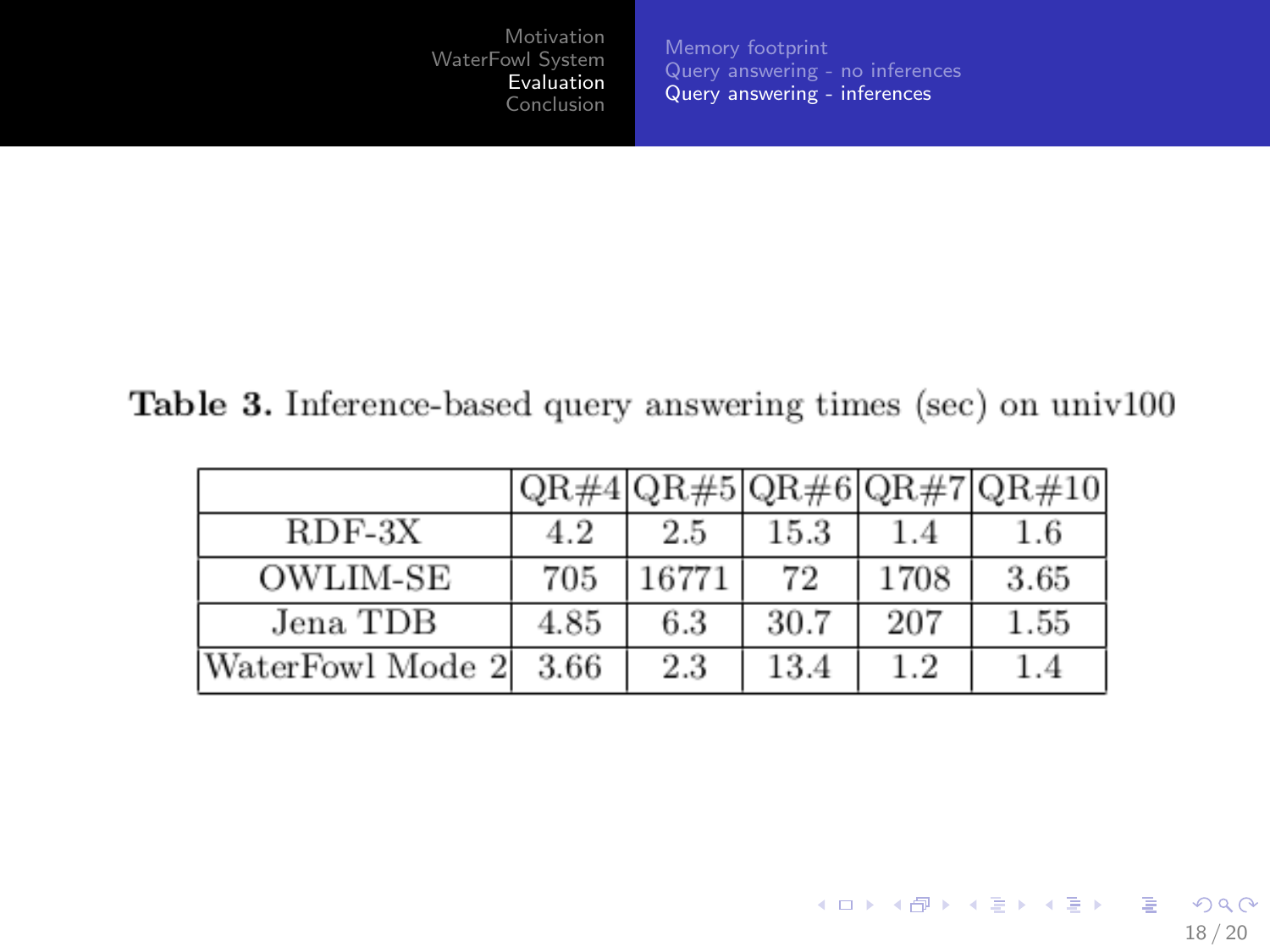### Conclusion

- On-going work on:
	- $\blacksquare$  efficient distribution of triples and processing
	- **parallelism in computing the dictionaries, query processing**

<span id="page-18-0"></span>19 / 20

K ロ > K 何 > K 君 > K 君 > 「君」 の Q Q

- Updates at the schema and data levels.
- **Extending reasoning capabilities to OWL profiles**